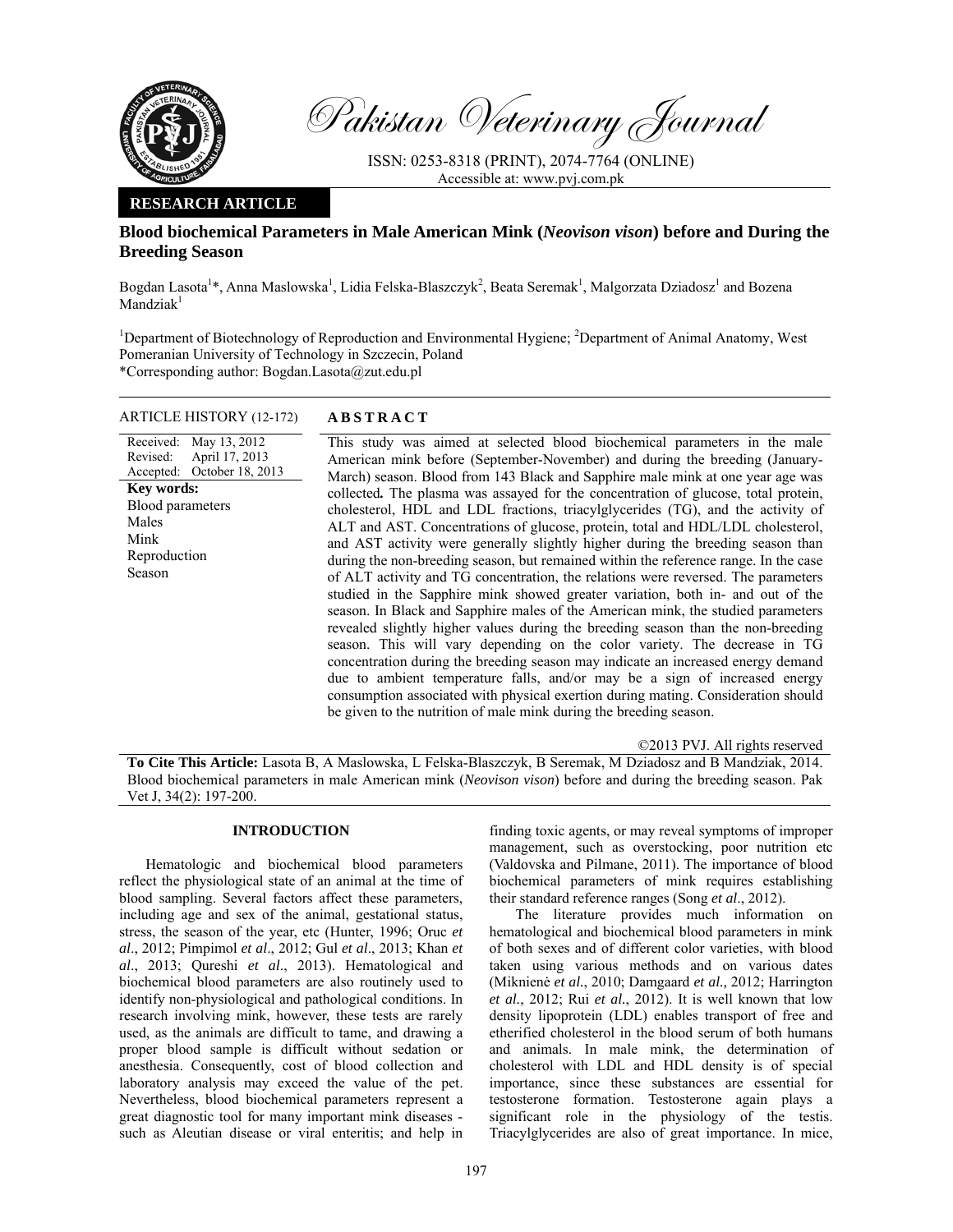serum triacylglycerides decrease can be induced by testosterone deficiency (Senmaru *et al.,* 2013). Of all the classes of lipids, these play the key role as an energy depot for the organism and, with cholesterol, will form the basis of fat metabolism (Neumeister *et al.*, 2001).

There are no comparative reports on biochemical blood parameters in male mink before and during the breeding season. The aim of this study was to determine selected biochemical blood parameters in male Black and Sapphire mink, before and during the breeding season. This study focused on blood levels of protein, glucose, triacylglycerides, cholesterol with lipoproteins HDL and LDL, as well as on the activity of aspartate aminotransferase (AST) and alanine aminotransferase (ALT).

### **MATERIALS AND METHODS**

**Animals and blood collection:** The tests were performed on a total of 143 male mink, representing two color varieties, Black (n=68) and Sapphire (n=75), which were kept in a breeding facility in the northwestern part of Poland. None of the examined animals had any clinical symptoms of disease throughout the experimental period. The experiment was divided into two subperiods: the non-breeding season (September-November) and the breeding season (January-March). Throughout the experiment, the animals were kept under the same conditions and supplied with the same feeding. The diet consisted of a standard mixture for mink based on fish. Blood samples were taken without the use of sedatives or anesthetics. After brief fixation of the animal by an expert worker, the blood was taken by claw-cutting (Nova Scotia Department of Agriculture, 2007). The blood was collected directly into heparinized capillary tubes. Blood collections took place between 9.00 am and 11.00 am, before feeding. The blood was centrifuged on the same day, within 1.5 to 3 hours after the start of the samplings, and the plasma was subsequently placed in Eppendorf tubes, and stored frozen at -20°C until time of analysis (20 to 90 days).

**Biochemical analyzes:** After thawing, plasma concentrations of the following biochemical parameters were determined: glucose, total protein, triacylglycerides, total cholesterol, high density lipoprotein (HDL) cholesterol, and low density lipoprotein (LDL) cholesterol. The activity of alanine aminotransferase (ALT) and asparagine aminotransferase (AST) was also determined. The individual blood parameters were determined using the Cobas Mira autoanalyzer (Roche). For the determination of glucose, cholesterol and triacylglyceride concentrations, as well as ALT and AST activity, we used kits from Applied Biosystems; for protein determination, kits of Pointe Scientific were used.

**Statistical analysis:** The statistical analysis of data was performed using the package Statistica PL v.9.0 (StatSoft Polska). Effects of season and color groups were determined using a two-way ANOVA. Following testing, the normality of distribution, comparisons of the means of the respective parameters was performed with the Tukey's test.

### **RESULTS**

Biochemical blood parameters including glucose, protein, cholesterol, HDL and LDL concentrations, and AST activity in two color varieties were in general slightly higher during the reproductive season than the off-season values, and only in protein  $(66.6\pm0.40 \text{ vs } 63.3\pm1.40 \text{ g/l})$ , as well as the HDL and LDL content  $(3.31\pm0.10 \text{ vs.}$ 2.66±0.17 mmol/l and 1.75±0.14 vs 1.22±0.13 mmol/l, respectively), were the differences significant (P≤0.05). The ALT activity and triacylglycerides concentration were higher outside of the breeding season than in the season, only the latter parameter showing a large and significant difference  $(2.82\pm0.21 \text{ vs } 1.28\pm0.07 \text{ mmol/l})$ , P≤0.01); in ALT activity the difference was nonsignificant (94.1 $\pm$ 4.27 vs 89.1 $\pm$ 3.24 U/l). Sapphire mink differed more than the Black, since the cholesterol and HDL concentration in the previous color was significantly greater within the reproductive season (Table 1). In contrast, only a significantly lower (P≤0.01) triacylglycerides concentration was detected in Black mink during the reproductive season (Table 1). A significant difference  $(P \le 0.01)$  between the males of either color was found in ALT activity within the reproductive season and cholesterol concentration in the non-breeding season (Table 1).

#### **DISCUSSION**

When considering blood biochemical parameters, it is taken into account that certain postprandial values may differ from those of the fasting period (Barrows and Parks, 2006, Klein 2010). The cited authors either fail to provide the information about the time of blood sampling or whether blood was taken from postprandial or fasting animals. Hunter (1996) specify the reference value for glucose in male mink in the range of 5.9 to 8.0 mmol/l. Hurrington *et al.* (2012) observed a larger range in freeliving, non-native American mink, namely 7.6-15.6 mmol/l; however, the samplings took place in April and May and the reported levels pertained to animals of either sex. The glucose content in the present study ranged from 6.89 to 7.35 mmol/l, depending on the season and color of the coat. Rui *et al.* (2012) found lower concentrations in male Black mink, i.e. 5.41 mmol/l. Slightly higher glucose concentrations were determined by Rouvinen-Watt *et al.* (2010), in fasting animals, and Miknienė *et al.* (2010), respectively 8.96 mmol/l and 9.14 mmol/l; the later report, however, does not specify the time of blood collection. The time between blood collection and centrifugation is mentioned as an influential factor when comparing glucose values. This factor can sometimes be of importance, since glucose concentration in whole blood in a non-centrifuged and stored at room temperature samples decreases by about 5-12 mg/dl (about 0.3 to 0.7 mmol/l) per hour (Overfield *et al.,* 1972). Studies by Frank *et al.* (2012) revealed that the decline in human serum glucose concentration stored at room temperature for 4 hours was lower than 5%, as compared with the level measured directly on sample collection.). This time span was different with the cited authors, or was not specified at all. In the present study, the interval between blood collection and plasma recovery was 1.5-3 hours, thus the resulting values could be lower by 0.34 to a maximum of 2.1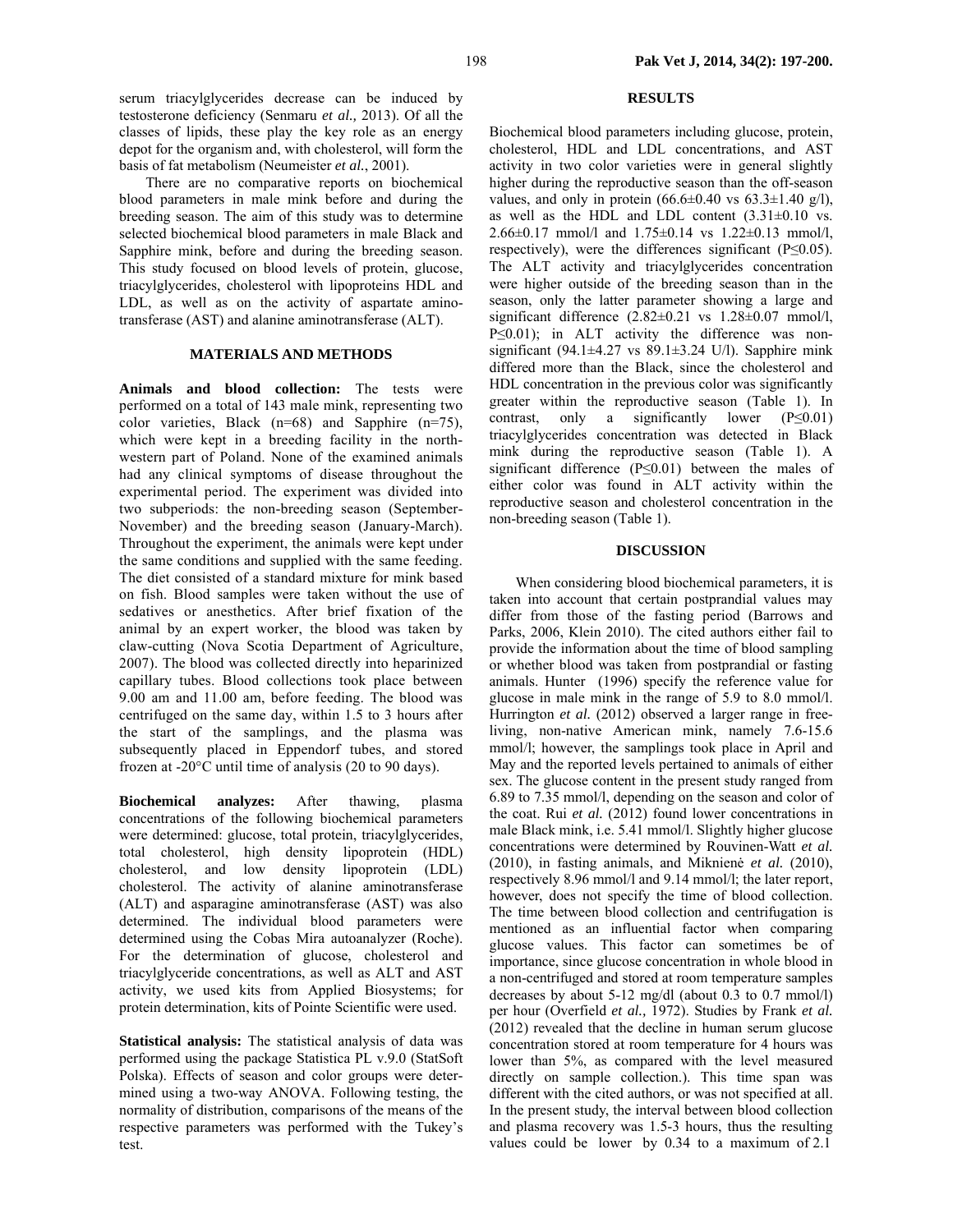**Table 1:** Blood biochemical parameters (mean±SE) of male mink during and out of the breeding season

| Parameters                 | <b>Units</b>             | <b>Breeding Season</b>                                  |                                             | Non-Breeding Season               |                                   |
|----------------------------|--------------------------|---------------------------------------------------------|---------------------------------------------|-----------------------------------|-----------------------------------|
|                            |                          | <b>Black</b>                                            | Sapphire                                    | <b>Black</b>                      | Sapphire                          |
| Glucose                    | mmol/l                   | $7.41 \pm 0.20$ (49)                                    | 7.37±0.32 (39)                              | $7.05 \pm 0.35$ (49)              | $7.35 \pm 0.81$ (39)              |
| Protein                    | g/l                      | $65.9 \pm 0.5$ (49)                                     | $67.2 \pm 0.5$ (54)                         | $62.3 \pm 3.0$ (49)               | $64.1 \pm 1.0$ (54)               |
| <b>ALT</b>                 | U/I                      | $102.9 \pm 3.1^{\circ}$ (51)                            | $76.6 \pm 4.9$ <sup>8</sup> (56)            | $93.1 \pm 3.9^{AB}$ (51)          | $95.0 \pm 7.4^{AB}$ (56)          |
| <b>AST</b>                 | U/I                      | $96.0 \pm 4.0(51)$                                      | $91.8 \pm 3.4(56)$                          | $88.8 \pm 5.5(51)$                | $88.6 \pm 6.7(56)$                |
| ТG                         | mmol/l                   | 1.39±0.16 <sup>A</sup> (38)                             | l.20±0.05 <sup>A</sup> (48)                 | $3.26 \pm 0.45^B$ (14)            | $2.50\pm0.30^{AB}(19)$            |
| Chol                       | mmol/l                   | 5.44±0.13 <sup>AB</sup> (34)                            | $5.56 \pm 0.15$ <sup>A</sup> (33)           | $5.75 \pm 0.55$ <sup>A</sup> (13) | $4.61 \pm 0.17$ <sup>B</sup> (19) |
| <b>HDL</b>                 | mmol/l                   | $3.24 \pm 0.14^{AB}$ (35)                               | $3.37\pm0.15^{A}$ (36)                      | $3.05 \pm 0.29$ <sup>AB</sup> (9) | $2.44\pm0.21^{8}$ (16)            |
| LDL<br>$\overline{\cdots}$ | mmol/l<br>$\overline{a}$ | $1.55 \pm 0.13(31)$<br>1.00<br><b>B</b> 28 81 <b>PM</b> | 1.93±0.22 (31)<br>$\sim$ $\sim$<br>. .<br>. | $1.36 \pm 0.07$ (8)<br>.          | $1.18 \pm 0.20$ (17)<br>.         |

Values marked by the different letters in a row differ at P≤0.01; TG= triacylglycerides; Chol=cholesterol; Values in parenthesis indicate number of samples tested.

mmol/l than the actual values immediately after blood collection. Glucose concentration was relatively balanced between animals of both color varieties, and between the seasons.

Protein concentrations determined in this study match those established by Hunter (1996)-5.94 g/dl (59.4 g/l). Slaska *et al.* (2003) reported, on the other hand, higher values: 72.1 g/l and 67.6 g/l, respectively, in male Brown and Standard mink. Rouvinen-Watt *et al.* (2010) and Miknienė *et al.* (2010) also reported higher protein concentrations (corresponding to 68 g/l and 74.2 g/l). In wild mink, this parameter ranged from 56 to 72 g/l (Harrington *et al.*, 2012). An influence of the color variation cannot be excluded. In the present study, the only significant difference found in blood biochemical parameters between the shades of color was in ALT activity and cholesterol concentration*.* Slaska *et al.* (2003) reported that the color variety significantly influenced the concentration of protein.

The ALT activity remained within the range reported by Hunter (1996), from 14.7 to 128.5 U/l, and differed from the values by Rouvinen-Watt *et al.* (2010), who reported 135 U/l and Rui *et al.* (2012), who reports 237.71 U/l in 6 month old male of Black American mink. According to Valdovska and Pilmane (2011), who studied Aleutian disease virus-positive Dark Brown mink though without clinical signs of any disease, the ALT level ranged from 87.4 to 220.6 U/l. On the other hand, Harrington *et al.* (2012) reported the range 52 to 912 U/l for wild mink. The relatively wide range of variation of the values presented above is certainly multifactorial. The retention of samples in a frozen state can be named as one of the factors. Cray *et al.* (2009) studied biochemical parameters in rat serum and found that even at a storage time of 90 days at -20°C a decrease in ALT activity was up to 10%. However, storage of samples exceeding 360 days at -20°C resulted in a decline of over 50% of this activity. In the present study, this factor should play a minor role, since the samples were stored for up to maximum 90 days.

The AST activity in the reproductive season was a little higher than out of the season. This parameter was similar in either color, both before and during the season, and was higher than the reference value for male Brown mink (53.3 to 60.7 U/l) given by Hunter (1996). Rui *et al.* (2012) observed in Black male mink the level 229.01 U/l, which is more than twice higher compared to that presented in this article. In turn, Harrington *et al.* (2012), in blood collected in April and May (non-breeding season) from wild American mink, found AST activity in the range 56-652 U/l.

Cholesterol concentration ranged from 4.61 to 5.75 mmol/l, which is similar to that reported by Harrington *et al.* (2012) for wild forms, 3.2-6.8 mmol/l, or Rouvinen-Watt *et al.* (2010), 5.0 mmol/l. Higher values were presented by Rui *et al* (2012) for males of the Black type of mink (8.32 mmol/l) and Slaska *et al.* (2003) - Brown mink at 391.6 mg/dL (10.18 mmol/l) and Standard 342 mg/dL (8.89 mmol/l) - which differed considerably from the values obtained in this study. The latter authors also found a significant difference between colors in the total cholesterol and HDL level*.* The results of this study partly confirm those findings, i.e. only for cholesterol concentration during the non-breeding season.

TG concentration - both within the breeding season and out of it-was much higher compared to data of Rouvinen-Watt *et al.* (2010) for Standard mink, 0.97 mmol/l. Rui *et al.* (2012) reported slightly higher values for males of the Black type, 1.35 mmol/l. The significant decrease in TG concentration in the breeding season in each color can either be a result of ambient temperature drop and, consequently, a greater demand of energy. On the other hand, probably also the energy consumption increases in the breeding season as a result of energy expenditure for mating. Through the above two factors, the triacylglycerides deposits are more heavily loaded as an energy source. This, however, requires further comparative studies, including the females.

**Conclusion:** In male Black and Sapphire mink, glucose, protein, cholesterol, HDL and LDL concentrations and AST activity were generally slightly higher level during the reproductive season as compared to the non-breeding season. Also the parameters in each color variety (Black and Sapphire) were slightly higher during the breeding season than in the non-breeding period; however, their levels will also vary depending on the color type. The decrease in TG concentration in the breeding season, on the one hand, indicates an increased energy demand due to lower outdoor temperatures. On the other hand, its low level may be due to increased consumption compensating for energy expenditure during mating.

#### **REFERENCES**

- Barrows BR and EJ Parks, 2006. Contributions of different fatty acid sources to very low-density lipoprotein-triacylglyceride in the fasted and fed states. J Clin Endocrinol Metab, 91: 1446-1452.
- Cray C, M Rodriguez, J Zaias and NH Altman, 2009. Effect of storage temperature and time on clinical biochemical parameters from rat serum. J Am Assoc Lab Anim Sci, 48: 201-204.
- Damgaard BM, TS Dalgaard, T Larsen, MS Hedemann and SW Hansen, 2012. The effects of feed restriction on physical activity, body weight, physiology, haematology and immunology in female mink. Res Vet Sci, 93: 936-942.